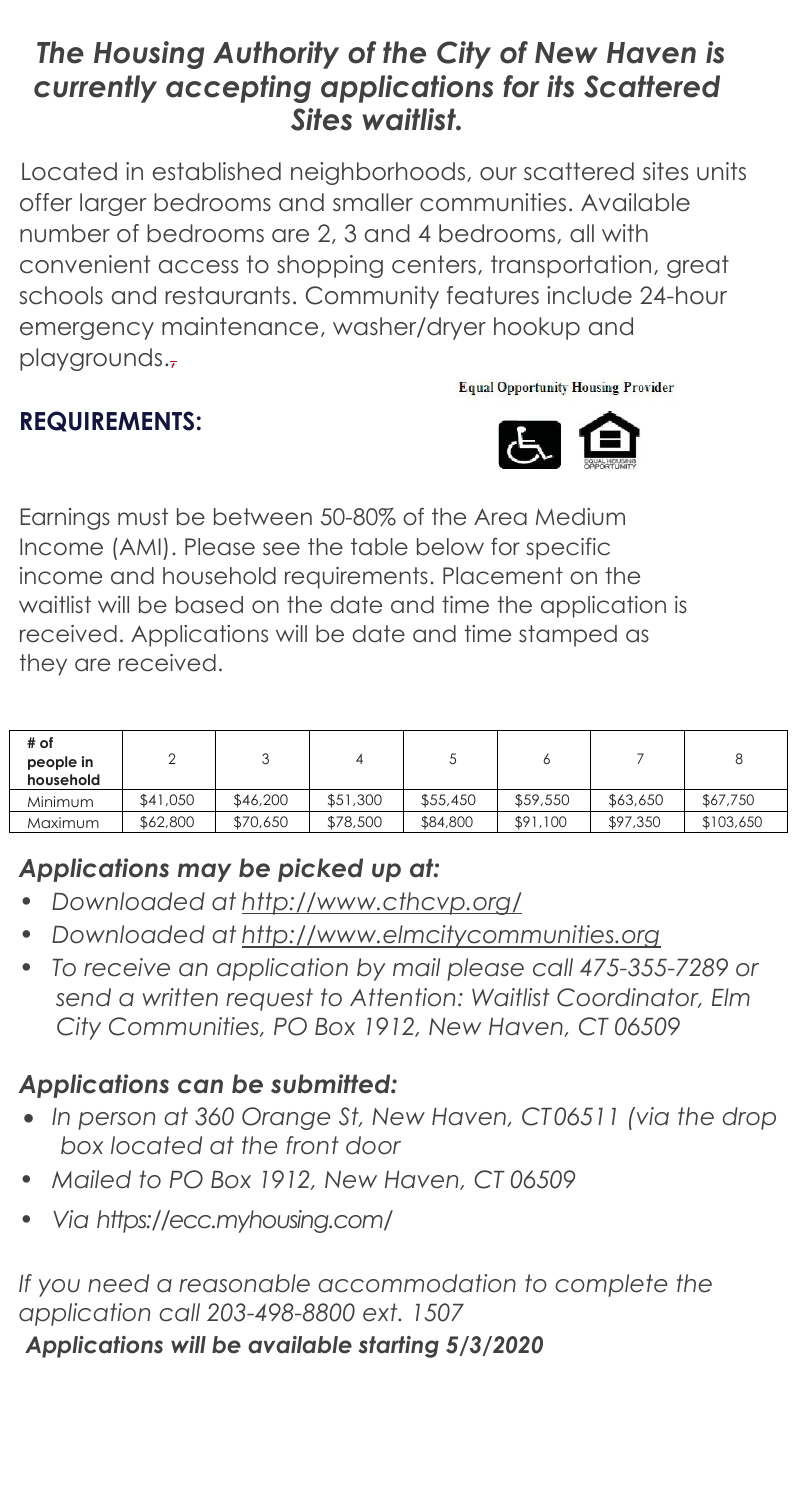| <b>FOR OFFICE USE ONLY</b>      |               |
|---------------------------------|---------------|
| <b>Application Entered By:</b>  |               |
| <b>Application Entered On:</b>  |               |
| <b>Elderly/Disabled Housing</b> |               |
| <b>General Developments</b>     |               |
| <b>Bedrooms</b>                 | 0 1 2 3 4 5 6 |

#### **DATE AND TIME STAMP**

### **HOUSING AUTHORITY OF THE CITY OF NEW HAVEN 360 Orange Street New Haven, Connecticut 06509-1912 475-355-7289 or 203-497-7901(Fax) (203) 497-8434 (TDD)**

**Locations include:**

| <b>Development</b>                                              | <b>Address</b>                                |  |  |  |
|-----------------------------------------------------------------|-----------------------------------------------|--|--|--|
| <b>Essex Townhousess</b>                                        | 1134 Quinnipiac Ave, New Haven, CT 06513      |  |  |  |
| <b>Kingswood I</b>                                              | 1370-1378 Quinnipiac Ave, New Haven, CT 06513 |  |  |  |
| <b>Kingswood II</b>                                             | 51-67 Kingswood Drive, New Haven, CT 06513    |  |  |  |
| <b>Cornell Scott Ridge</b>                                      | 437 Eastern Street New Haven, CT 06513        |  |  |  |
| <b>Saint Anthony's I</b>                                        | 1361 Quinnipiac Ave, New Haven, CT 06513      |  |  |  |
| <b>Saint Anthony's II</b>                                       | 1363 Ouinnipiac Ave, New Haven, CT 06513      |  |  |  |
| 22 Single family homes-Located throughout the city of New Haven |                                               |  |  |  |

# **Pre-Application for the Public Housing Program – Public Housing – Scattered Site**

*Equal Housing Opportunity*

This is not the full application form for the Public Housing Program. The information which you are being asked to provide as the head of household is used to determine if your Household appears to be eligible to be added to the Housing Authority's Waiting List. You will be required to complete a Full Application prior to any final processing for an offer of a unit. All information is subject to third party verification, and you will be required to sign releases that will permit the Housing Authority to verify all information provided below. By signing this application, you are certifying that the information you have provided is correct and that your household is within the income limits for the program as of the date of signature. **Misrepresentation of information is grounds for immediate removal from the waiting list or termination from the Conventional Public Housing Programs**.

For applicants to federal housing, Title 18, Section 1001 of the U.S. Code states that it is a felony to intentionally make false or fraudulent statements to any federal department or agency. As the information provided below may be shared with the U.S. Department of Housing and Urban Development, misrepresentation of information is a felony.

### **Incomplete Pre-applications will not be processed. It is the responsibility of the applicant to provide all required information and answer all questions completely. All applications are the property of the Housing Authority of the City of New Haven.**

**Assistance Available:** For general questions call 475-355-7289 or TDD 203-497-8434. If you need assistance completing this application, please see the receptionist or call (203) 498-8800 ext. 1507 for an appointment.

### **Please print all Answers in a Legible Fashion**

1. Head(s) of Household: **\_\_\_\_\_\_\_\_\_\_\_\_\_\_\_\_\_\_\_\_\_\_\_\_\_\_\_\_\_\_\_\_\_\_\_\_\_\_\_\_\_\_\_\_\_\_\_\_\_\_\_\_\_\_\_\_\_\_\_\_\_\_\_**

2. Residential Address: **\_\_\_\_\_\_\_\_\_\_\_\_\_\_\_\_\_\_\_\_\_\_\_\_\_\_\_\_\_\_\_\_\_\_\_\_\_\_\_\_\_\_\_\_\_\_\_\_\_\_\_\_\_\_\_\_\_\_\_\_\_\_\_\_\_**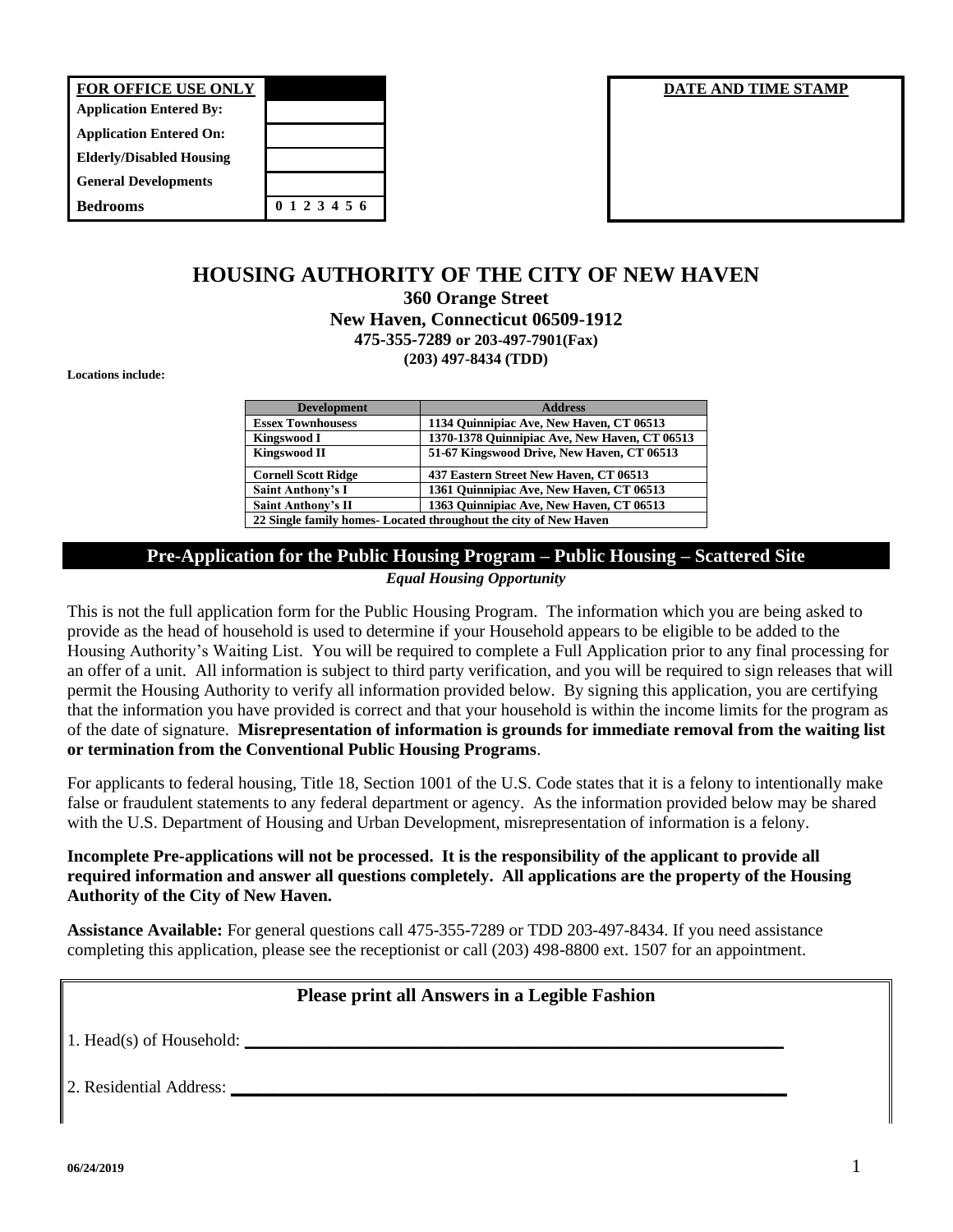| 4. Home Phone $\overline{(\ )}$                                                                                                                                                |                                                                                                                                                        | Work Phone $\overline{(\phantom{a})}$ |  |  |  |  |  |
|--------------------------------------------------------------------------------------------------------------------------------------------------------------------------------|--------------------------------------------------------------------------------------------------------------------------------------------------------|---------------------------------------|--|--|--|--|--|
| 5. Is there a member of your household who requires a physically modified unit or an exception to our policies in<br>$\Box$ YES<br>order to address a disability?<br>$\Box$ NO |                                                                                                                                                        |                                       |  |  |  |  |  |
| If so, please list which household member(s) with their first and last name?                                                                                                   |                                                                                                                                                        |                                       |  |  |  |  |  |
| PLEASE INDICATE THE ACCOMMODATION NEEDED BY PLACING A CHECKMARK IN AS MANY<br>OF THE BOXES BELOW THAT APPLY TO YOUR HOUSEHOLD:                                                 |                                                                                                                                                        |                                       |  |  |  |  |  |
| Barrier-free unit (wheelchair accessible)<br>Unit adapted for vision impairments<br>Unit adapted for hearing impairments<br>Ramp/Elevator in Building<br>Other (please list):  | Bathroom and bedroom on 1 <sup>st</sup> floor<br>$\perp$<br>Counter spaces in kitchen /bathroom lowered<br>Live-in-Aide<br>Parking space close to unit |                                       |  |  |  |  |  |
|                                                                                                                                                                                |                                                                                                                                                        |                                       |  |  |  |  |  |

6. Please provide the full name including middle initial of all household members, their date of birth, place of birth, sex, relationship to the head of household, and **Social Security Number or attach proof of application for a Social Security Number**. If any of this information is not provided, the pre-application will be considered incomplete and will be rejected.

**\*Race and Ethnicity are optional.** HUD's race codes are: White, Black, American Indian/Alaskan Native, Asian, and Native Hawaiian/Other Pacific Islander. HUD's ethnicity codes are: Hispanic, or Not Hispanic. Please use the HUD race and ethnicity codes that best describe *each* member of your family. For example: White/Hispanic, or Black/Non-Hispanic, etc. *Only the race/ethnicity column is optional.*

| <b>Name</b> | Date of<br><b>Birth</b> | <b>Place of</b><br><b>Birth</b> | <b>SEX</b> | <b>Relation to Head</b><br>of Household | <b>Social Security</b><br><b>Number</b> | Race/Ethnicity:<br>*Optional |
|-------------|-------------------------|---------------------------------|------------|-----------------------------------------|-----------------------------------------|------------------------------|
|             |                         |                                 |            | <b>Head</b>                             | ٠                                       |                              |
|             |                         |                                 |            |                                         | ٠                                       |                              |
|             |                         |                                 |            |                                         | $\blacksquare$<br>$\blacksquare$        |                              |
|             |                         |                                 |            |                                         | $\blacksquare$<br>$\blacksquare$        |                              |
|             |                         |                                 |            |                                         | $\blacksquare$<br>$\blacksquare$        |                              |
|             |                         |                                 |            |                                         | $\blacksquare$<br>$\blacksquare$        |                              |
|             |                         |                                 |            |                                         | $\blacksquare$<br>$\blacksquare$        |                              |
|             |                         |                                 |            |                                         | $\blacksquare$                          |                              |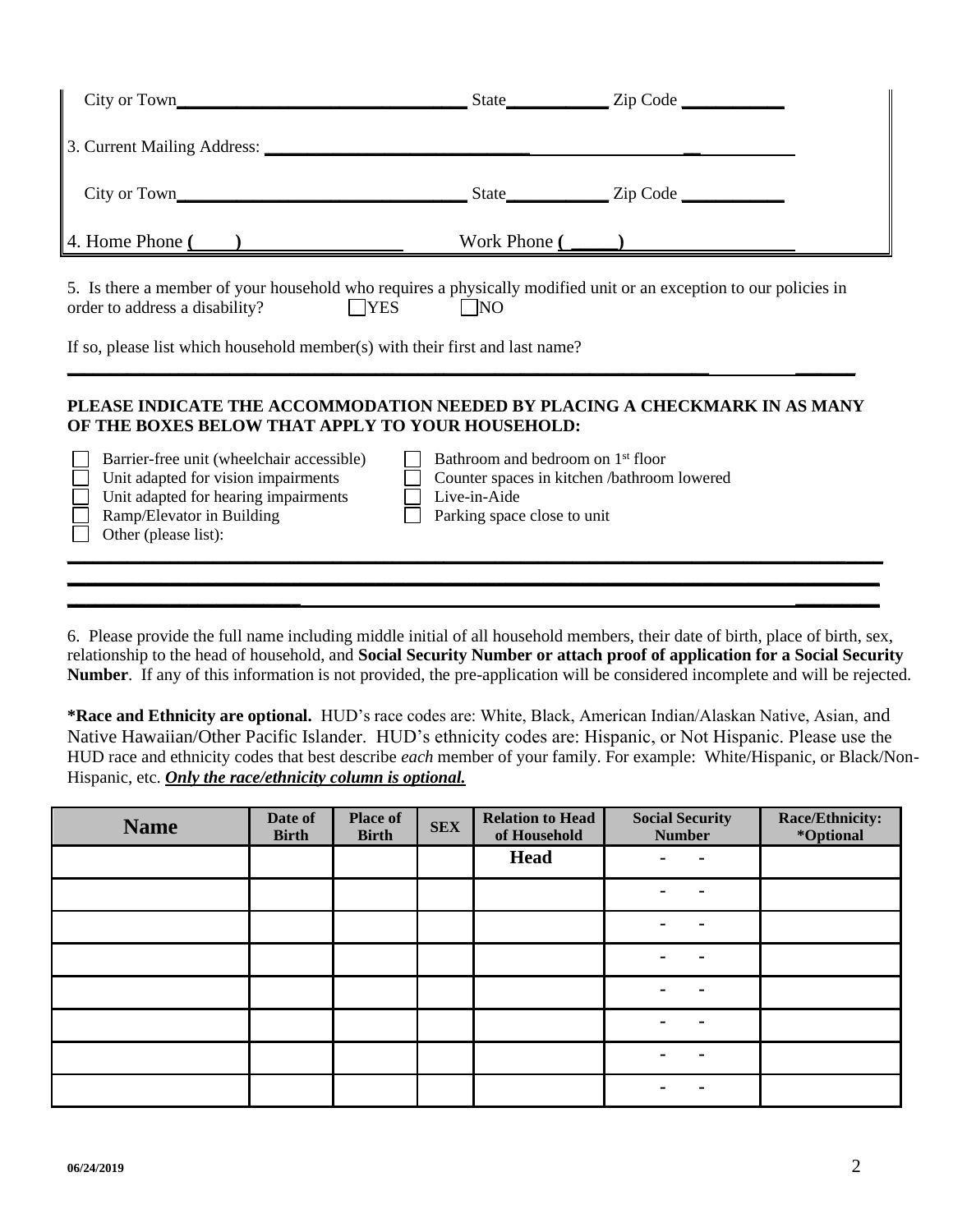7. Current Household Annual Income for all sources: \$ **\_\_\_\_\_\_\_\_\_\_\_\_\_\_\_\_\_\_**. *(A determination of income, assets and deductions will be made as part of the final application review.)* **Please complete this section based on ALL income/money coming into the household for ALL family members. Type of Income**

| <b>Family Member</b> | туре от пісоше<br>(Employment,<br>Welfare, SSI, Child<br>Support, etc) | <b>Amount</b><br>received | Weekly, Bi-weekly,<br><b>Monthly, or Annually</b> | <b>Source of Income</b><br>(Public Assistance, Name of<br><b>Employer or Company, etc.)</b> |
|----------------------|------------------------------------------------------------------------|---------------------------|---------------------------------------------------|---------------------------------------------------------------------------------------------|
|                      |                                                                        |                           |                                                   |                                                                                             |
|                      |                                                                        |                           |                                                   |                                                                                             |
|                      |                                                                        |                           |                                                   |                                                                                             |
|                      |                                                                        |                           |                                                   |                                                                                             |
|                      |                                                                        |                           |                                                   |                                                                                             |

8. Would you like us to direct all communications regarding your application to you **OR** to an emergency contact/caseworker/other? **Please Check Only One**:

**Please send all future communications regarding this application to me.**

\_\_\_\_\_\_\_\_\_\_\_\_\_\_\_\_\_\_\_\_\_\_\_\_\_\_\_\_\_\_\_\_\_\_\_\_\_\_\_ \_\_\_\_\_\_\_\_\_\_\_\_\_\_\_\_\_\_\_\_\_\_\_\_\_\_

\_\_\_\_\_\_\_\_\_\_\_\_\_\_\_\_\_\_\_\_\_\_\_\_\_\_\_\_\_\_\_\_\_\_\_\_\_\_\_ \_\_\_\_\_\_\_\_\_\_\_\_\_\_\_\_\_\_\_\_\_\_\_\_\_\_

**Please send all future communications to my emergency contact /caseworker or other person**.

Emergency Contact / Caseworker / Other

Relationship/Organization**\_\_\_\_\_\_\_\_\_\_\_\_\_\_\_\_\_\_\_\_\_\_\_\_\_\_\_\_\_\_\_\_\_\_\_\_\_\_\_\_\_\_\_\_\_\_\_\_\_\_\_\_\_\_\_\_\_\_\_\_\_\_\_\_\_\_\_\_\_** 

Mailing Address **\_\_\_\_\_\_\_\_\_\_\_\_\_\_\_\_\_\_\_\_\_\_\_\_\_\_\_\_\_\_\_\_\_\_\_\_\_\_\_\_\_\_\_\_\_\_\_\_\_\_\_\_\_\_\_\_\_\_\_\_\_\_\_\_\_\_\_\_\_\_\_\_\_\_\_\_**

City Code **City City Code City Code City Code City Code City Code City Code City Code City Code City Code City Code City Code City Code City Code City Code City C** 

**I understand that this pre-application is not an offer of an apartment. I certify that my household is income eligible under current program income limits and the information contained in this application is true and complete under pains and penalty of perjury. I agree to authorize the Housing Authority to make inquiries to verify the information I have provided on this application. I understand that it is my responsibility to inform the Housing Authority of any change in address or in household composition, in writing.** 

Applicant's Signature Date

Co- Applicant Signature Date